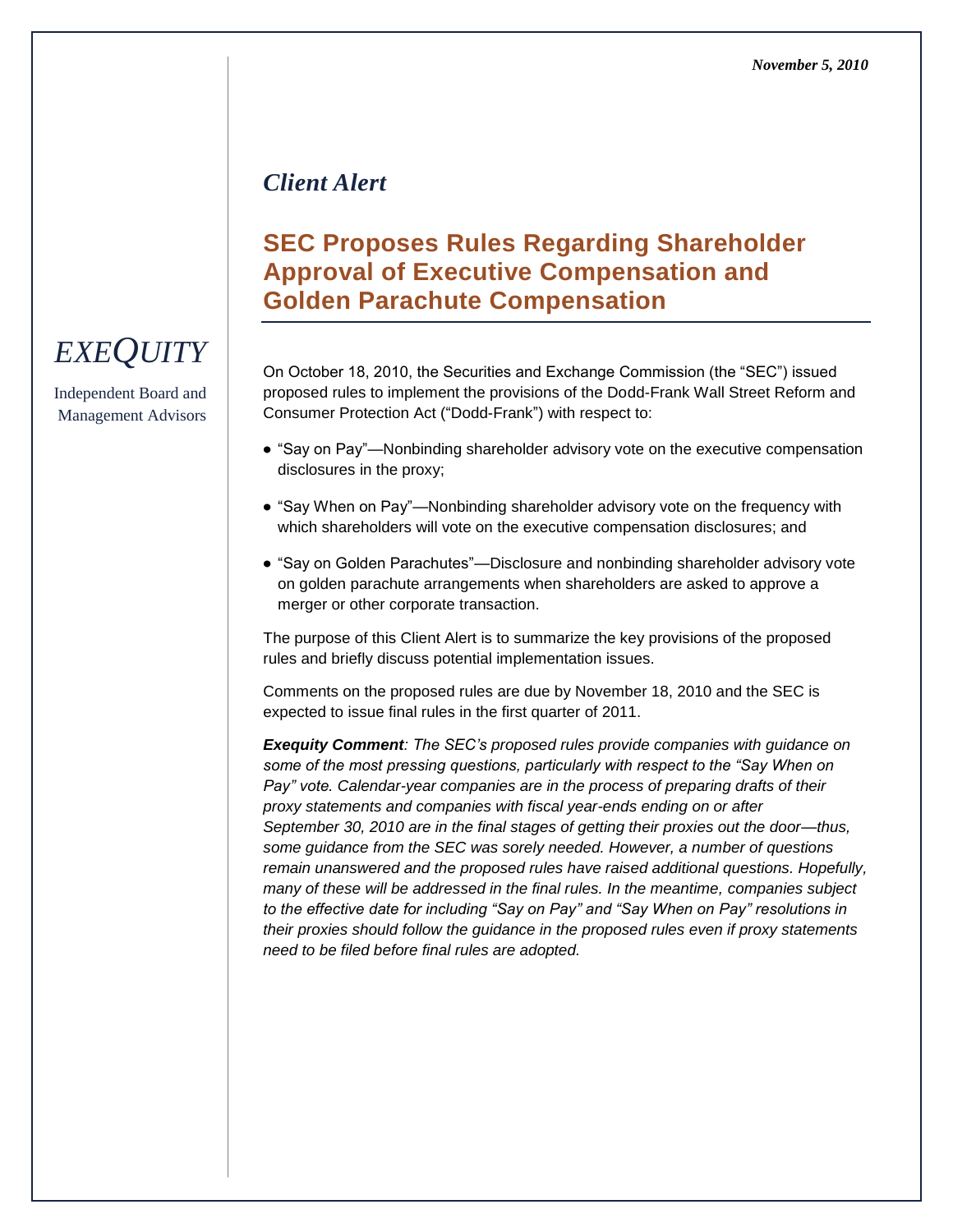#### **Effective Date**

Dodd-Frank requires separate resolutions on "Say on Pay" and "Say When on Pay" in a company's proxy statement relating to its first annual meeting (or special meeting in lieu of an annual meeting) that occurs on or after January 21, 2011. The "Say on Golden Parachutes" will not become effective until the SEC issues its final rules. The effective dates apply regardless of when the proxy is filed, whether the proxy filed is preliminary or final, and whether the SEC has adopted final rules.

#### **Highlights of the Proposed Rules**

- The Say on Pay vote must be a vote to approve all of the executive compensation disclosures included in the proxy.
- The Say When on Pay vote must provide for a choice among every year, every two years, every three years, or abstain.
- The SEC is not prescribing any specific language or form for the resolutions.
- The CD&A must discuss whether (and, if so, how) the compensation policies and programs have taken into account the results of a prior required Say on Pay vote.
- The company must disclose in its 10-Q (or 10-K, if applicable) its decision with respect to the Say When on Pay vote.
- Say on Pay or Say When on Pay vote resolutions do not require the filing of a preliminary proxy.
- Disclosure with respect to Say on Golden Parachutes requires a formatted and more comprehensive disclosure than what is currently required.

## **Say on Pay**

Dodd-Frank amends the Securities Exchange Act of 1934 (the "Exchange Act") by adding new Section 14A(a)(1) which requires, no less frequently than once every three years, a separate, nonbinding shareholder advisory vote on the executive compensation disclosures required in the proxy. The separate shareholder vote is only required when proxies are solicited for the election of directors with respect to an annual meeting of shareholders (or special meeting in lieu of an annual meeting). The SEC's proposed rules provide further:

- Shareholders would vote to approve all of the items covered by the executive compensation disclosures, including the Compensation Discussion and Analysis ("CD&A"), the compensation tables, and other narrative explanations. Director compensation is excluded as well as the disclosure required by Item 402(s) of Regulation S-K relating to the issuer's compensation policies and practices as they pertain to risk management and risk-taking incentives for employees generally.
- The SEC is not prescribing any specific language or form for the resolution.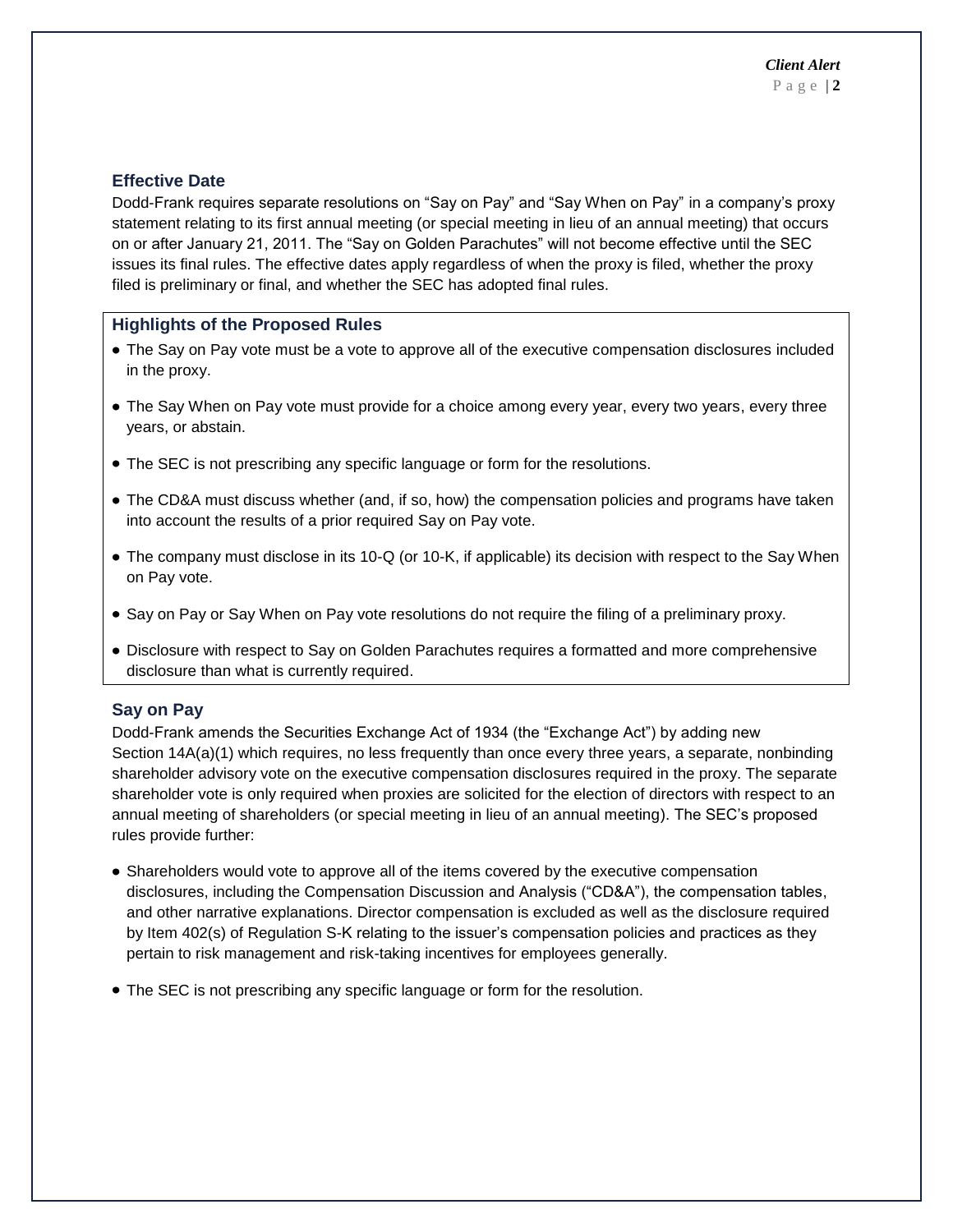- Companies must disclose in the proxy that they are providing a separate Say on Pay vote and briefly explain the general effect of the vote (e.g., that it is nonbinding).
- The CD&A would be required to include a discussion of whether and, if so, how a company's compensation policies and decisions have taken into account the results of a previous Say on Pay vote that is required under new Section 14A(a)(1).

*Exequity Comment: The only surprise (and additional rule not mandated by Dodd-Frank) is the requirement to discuss in the CD&A whether compensation policies and decisions have taken into account the results of the prior Say on Pay vote. Note that this disclosure will not be required until 2012 proxies (discussing the Say on Pay vote in 2011). This is the case even if a company voluntarily included a Say on Pay vote in its proxies before the mandatory effective date.* 

*However, it is unclear what is intended to be discussed, particularly since the vote is an "up" or "down" vote that does not provide the company with any information on the compensation policies shareholders like or dislike. Also, shareholders are a diverse group and their views and/or reasons for voting for or against the Say on Pay proposal are likely equally diverse. In addition, some shareholders may vote against a Say on Pay proposal to express their dissatisfaction with other company policies and not necessarily executive pay.*

*It is important to also note that Institutional Shareholder Services, Inc. (ISS) and other proxy advisory firms are likely to be influential for many institutional shareholders who will outsource the analysis because they lack the staff to fully analyze a Say on Pay vote.*

#### **Say When on Pay**

New Section 14A(a)(2) of the Exchange Act requires that issuers provide a separate, nonbinding advisory vote to determine the frequency of the Say on Pay vote at least once every six years. As with the Say on Pay vote, the separate shareholder Say When on Pay vote would be required only with respect to an annual meeting of shareholders for which proxies are solicited for the election of directors (or a special meeting in lieu of such annual meeting). The SEC's proposed rules provide further:

- Shareholders must be given four choices on a single ballot: specifically, do they prefer to be presented with a Say on Pay vote every one, two, or three years or do they abstain from voting.
- Companies must disclose that they are providing a separate Say When on Pay vote and they must explain the general effect of the vote, such as whether the vote is nonbinding.
- A company's board of directors may include a recommendation as to how shareholders should vote on frequency; however, the resolution must make it clear that the proxy card provides for four choices and that shareholders are not voting to approve or disapprove the board's recommendation.
- The SEC refused to prescribe a standard for determining which frequency has been adopted by the shareholders. Because four choices are presented, it is very possible that no choice will result in a majority vote. Rather, the SEC proposed rules for determining whether a company can exclude a shareholder proposal relating to Say on Pay or Say When on Pay votes. The SEC is proposing that a company can exclude as "substantially implemented" a shareholder proposal that seeks a Say on Pay vote or relates to the frequency of Say on Pay votes if the company has implemented the frequency that is consistent with the plurality of the votes cast.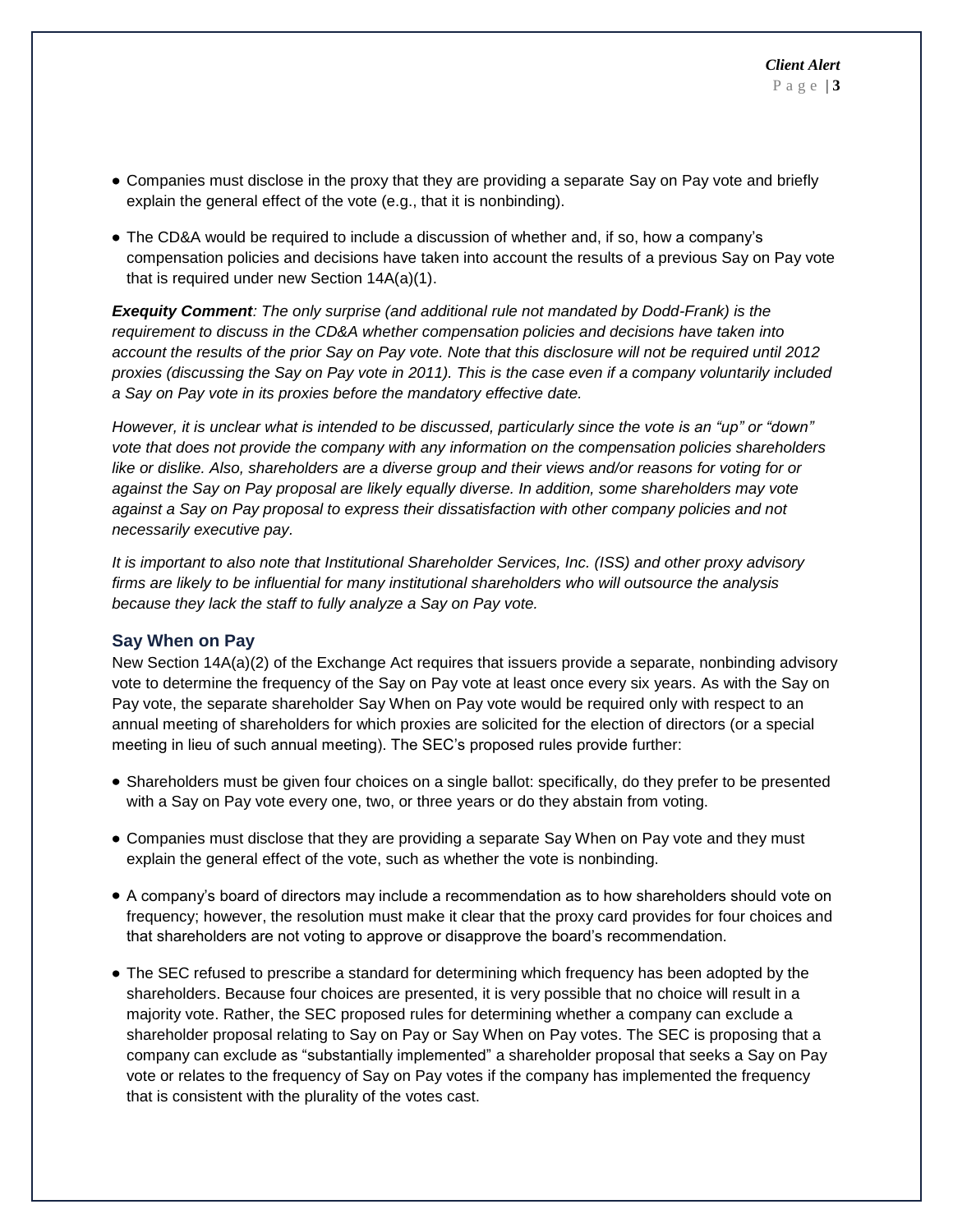• The company must disclose in the Form 10-Q that covers the period during which the Say When on Pay vote occurs (or Form 10-K if the vote occurs during the fourth quarter) its decision regarding frequency. Note that the actual results of the vote are still required to be reported on Form 8-K within four business days following the day of the shareholder meeting.

*Exequity Comment: Many companies are wrestling with the decision of the voting frequency they will recommend and based on our conversations with our clients, companies seem to be falling primarily into one of two camps, either annual or triennial. The argument for an annual frequency is that the Say on Pay vote will be viewed by shareholders as part of the normal course and, thus, may be subject to less scrutiny. Some companies have also expressed concern that if shareholders are dissatisfied with executive compensation and a Say on Pay vote is not conducted annually, there is greater risk that shareholders may instead withhold or vote against compensation committee members in the "off years" (when a Say on Pay vote is not on the ballot). However, this concern may be overblown because for companies that have a majority vote standard for the election of directors, it is rare that directors fail to receive majority support (as of September 1, 2010, only 88 directors failed to earn majority support and this was down from 93 for the same time period during the previous year).*

*The argument for a longer frequency, such as triennial, is that an annual vote further promotes "short-term" thinking with respect to executive compensation. Because the majority of compensation is long-term, a shareholder vote with a longer frequency is more consistent with and more aligned with longer-term compensation objectives. Keep in mind that a decision with respect to the vote frequency does not need to be made until after the votes come in. If triennial is recommended but the results show a majority support or even plurality for annual, the company can make a decision to adopt annual. It would likely be more difficult for a company to make a decision to adopt triennial after it had recommended for an annual frequency.*

*It should be noted that ISS recently released for comment its initial policy position on Say When on Pay, which is to vote in favor of companies providing for annual proposals. ISS believes that an annual frequency provides for the highest level of accountability and direct communication by enabling the vote to correspond to the information presented in the accompanying proxy statement. Having Say on Pay votes only every two or three years, potentially covering all actions occurring between the votes, would make it difficult to create meaningful and coherent communication that the votes are intended to provide. Nevertheless, regardless of the policy ISS adopts, we believe that companies should recommend the frequency that is best for their business and clearly articulate their rationale in the resolution. With respect to frequency, we believe this is one area where institutional shareholders will not necessarily lock-step with the ISS recommendation for the following reasons:*

- *The work required to determine a voting position on frequency is not nearly as intensive as what is required to determine a voting position on Say on Pay, and many institutional investors will be able to determine or develop their own policies without outsourcing to ISS.*
- *There are a number of institutional investors that oppose an annual frequency.*
- *Many institutional investors do not favor a vote frequency that is applied to all companies, regardless of circumstances. Rather, they will evaluate Say When on Pay resolutions on a case-by-case basis after evaluating a company's rationale for its recommendation.*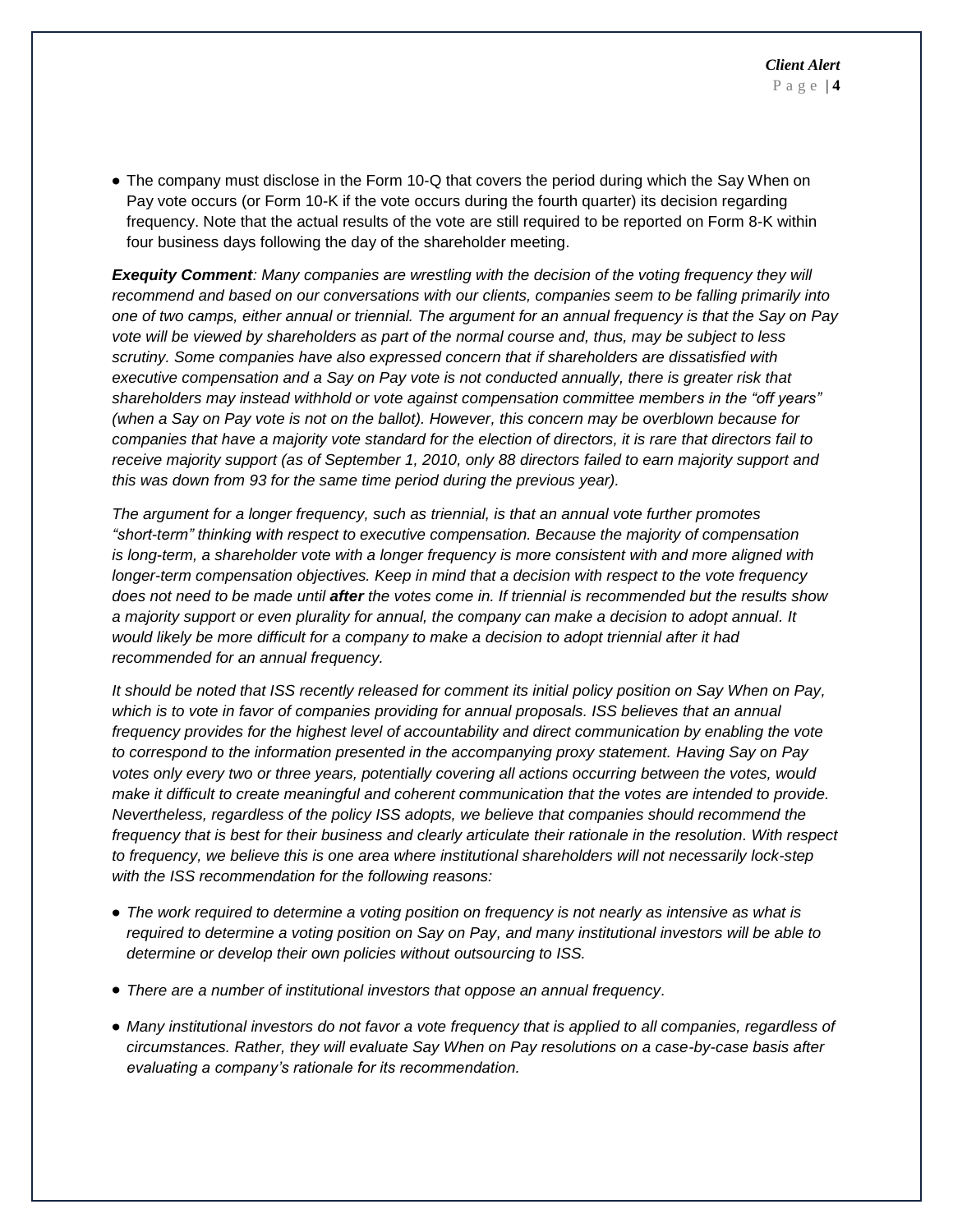#### **Issues Relating to Both Say on Pay and Say When on Pay Votes**

The SEC's proposed rules would also provide:

- The Say on Pay and Say When on Pay votes would be added to the list of items that would **not** trigger a preliminary proxy filing.
- Brokers would be precluded from voting instructed shares for either a Say on Pay or Say When on Pay vote.
- Companies which have received financial assistance under the Troubled Asset Relief Program (TARP) would not conduct a separate Say on Pay vote because they are already required to provide effectively the same vote pursuant to the Emergency Economic Stabilization Act of 2008 (EESA). Also, because EESA requires an annual vote, companies would not be required to conduct the Say When on Pay Vote until they are no longer subject to TARP. TARP companies would be required to include the Say When on Pay vote for the first annual meeting of shareholders after the company has repaid all its outstanding indebtedness under the TARP.

#### **Disclosure of Golden Parachutes and Say on Golden Parachutes**

New Section 14A(b) of the Exchange Act addresses disclosure and voting requirements if a company is soliciting the approval of an acquisition, merger, consolidation, or proposed sale of all or substantially all of a company's assets ("Proposed Transaction").

#### *Disclosure*

l

Section 14A(b)(1) proposes a broad disclosure requirement. All companies making a proxy or consent solicitation seeking shareholder approval of a Proposed Transaction must provide disclosure of any agreements or understandings they have with their named executive officers (NEOs) or with the NEOs of the acquiring issuer concerning compensation, whether present, deferred, or contingent, that is based on or relates to the Proposed Transaction ("Golden Parachute Compensation"). A target company soliciting shareholder approval of a Proposed Transaction is not required to disclose Golden Parachute Compensation between its NEOs and the acquiring issuer. If the acquiring issuer is making a proxy or consent solicitation, it must disclose Golden Parachute Compensation it has with its NEOs or with the NEOs of the target company. Compensation related to post-transaction agreements is not considered Golden Parachute Compensation.

Disclosure must be in a "clear and simple form" and must include the aggregate total of all compensation that may be paid or become payable to the NEO. Accordingly, the SEC is proposing to add Item 402(t) to Regulation S-K. Item 402(t) would require the disclosure, in both a tabular and narrative format, of **all** Golden Parachute Compensation relating to the Proposed Transaction **among the target and acquiring companies and the NEOs of each. Thus, Item 402(t) requires disclosure of a broader group of Golden Parachute Compensation than is required by Exchange Act 14A(b)(1) as described above**. 1 In other words, the Item 402(t) disclosure **will** require the disclosure of arrangements between an acquiring company and the NEOs of the target company. Thus, in cases where the 402(t) disclosure

 $1$  Item 402(t) disclosure would also be required in information statements filed pursuant to Regulation 14C, proxy or consent solicitations that do not contain merger proposals but require disclosure of information under Item 14 of Schedule 14A, registration statements on Forms S-4 and F-4 containing disclosure relating to mergers and similar transactions, going-private transactions on Schedule 13E-3, and third-party tender offers on Schedule TO and Schedule 14D-9 solicitation/recommendation statements.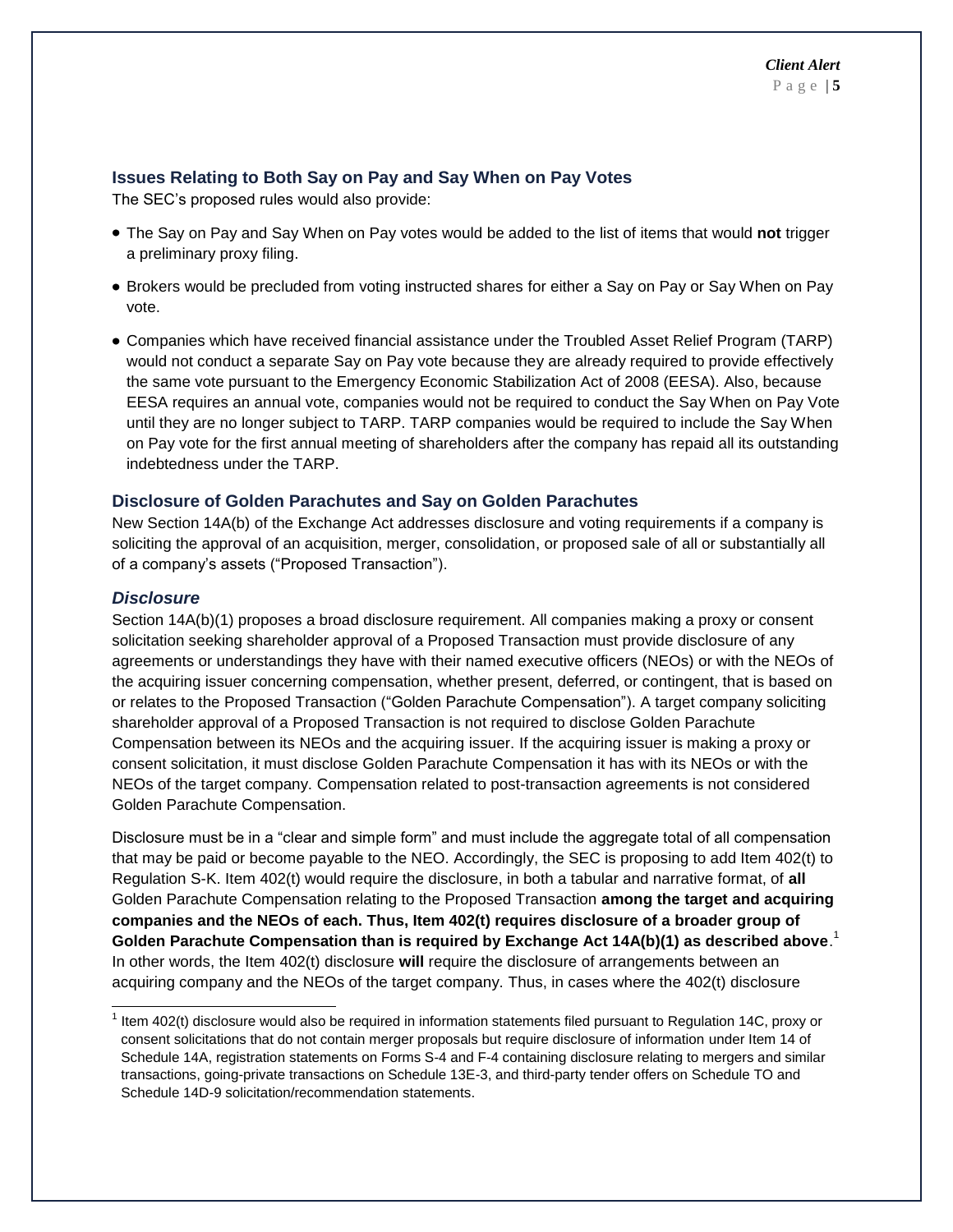includes arrangements between an acquiring company and the target company NEOs, a separate table must be provided of the arrangements required to be disclosed under Section 14A(b)(1) and subject to the shareholder advisory vote. The graphic below illustrates the required disclosures:



## **Disclosures and Votes Required**

The format of the proposed table follows:

| <b>Name</b><br>(a) | Cash<br>$($ \$)<br>(b) | <b>Equity</b><br>(\$)<br>(c) | Pension/<br><b>NQDC</b><br>(\$)<br>(d) | <b>Perquisites/</b><br><b>Benefits</b><br>$($ \$)<br>(e) | Tax<br><b>Reimbursement</b><br>$($ \$)<br>(f) | <b>Other</b><br>$($ \$)<br>(g) | <b>Total</b><br>$($ \$)<br>(h) |
|--------------------|------------------------|------------------------------|----------------------------------------|----------------------------------------------------------|-----------------------------------------------|--------------------------------|--------------------------------|
| <b>PEO</b>         |                        |                              |                                        |                                                          |                                               |                                |                                |
| PFO                |                        |                              |                                        |                                                          |                                               |                                |                                |
| A                  |                        |                              |                                        |                                                          |                                               |                                |                                |
| B                  |                        |                              |                                        |                                                          |                                               |                                |                                |
| C                  |                        |                              |                                        |                                                          |                                               |                                |                                |

The following provides a description of what is required for each column:

- Cash—Any cash severance payment (e.g., base salary, bonus, nonequity incentive plan compensation).
- Equity—Dollar value of accelerated stock awards, in-the-money option awards for which vesting is accelerated, and payments for cancelled stock or option awards.
- Pension/NQDC—Benefit enhancements related to pension or nonqualified deferred compensation.
- Perquisites/Benefits—Perquisites and other personal benefits and health and welfare benefits.
- Tax Reimbursements—Include 280G tax gross-ups.
- Other—Any additional elements of compensation not specifically includable in the other columns.
- Total—The aggregate total of the amounts in the preceding columns.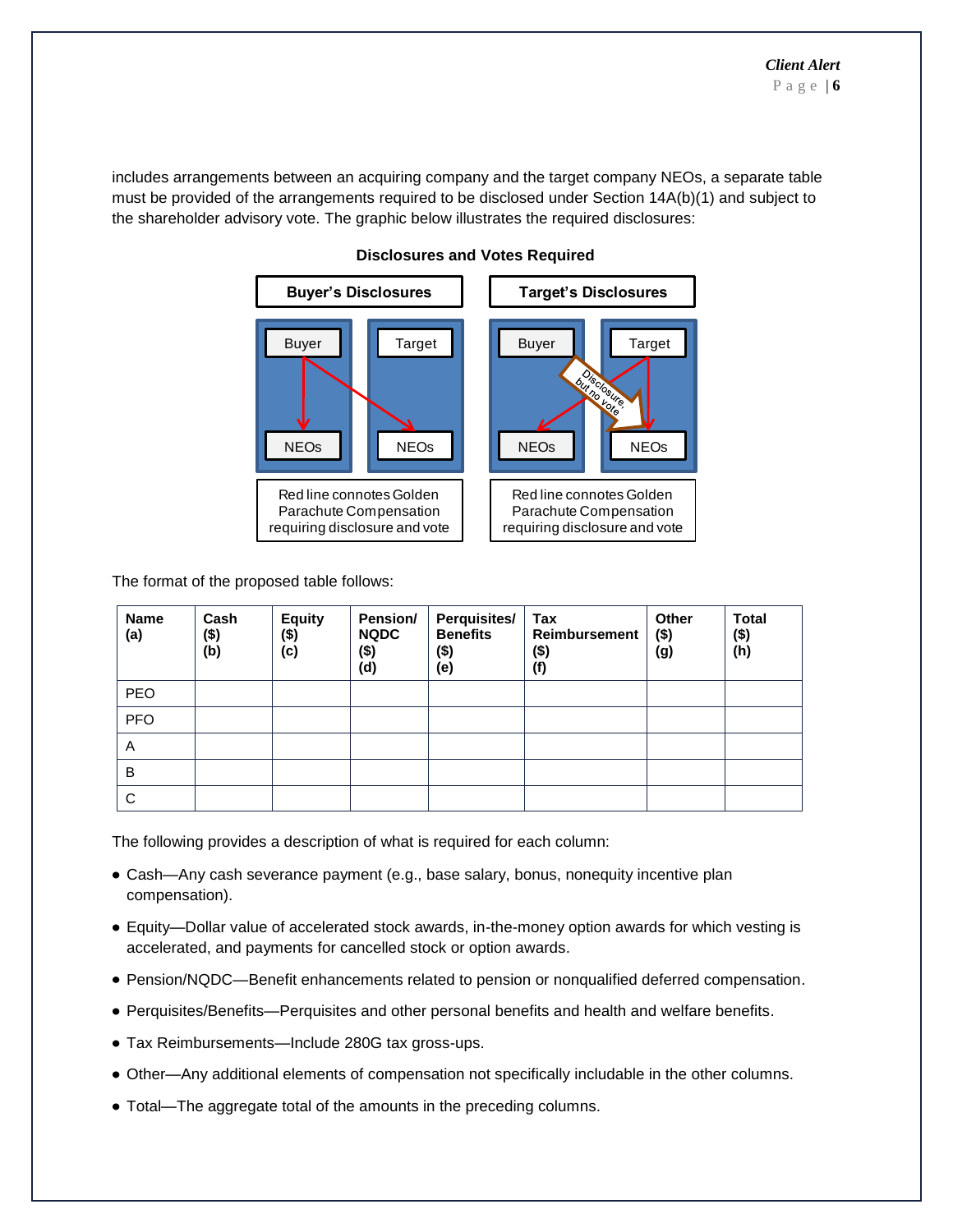All of the columns would require footnote identification of each separate form of compensation reported. Also, footnotes would be required to identify amounts attributable to "single trigger" and "double trigger" arrangements.

The narrative disclosure would require companies to describe any material conditions or obligations applicable to the receipt of the Golden Parachute Compensation (e.g., noncompete, nonsolicitation, nondisparagement, or confidentiality agreements, their duration, and provisions regarding waiver or breach). Companies must also disclose the circumstances that would trigger payment, whether the payments are lump-sum or annual and their duration, and any other material factor.

It is important to note that new Item 402(t) (applying only to disclosures related to a Proposed Transaction) differs from the current 402(j) disclosure requirements (applying to regular, annual proxy disclosures) relating to termination and change-in-control payments:

- Existing Item 402(j) does not apply to proxies related to Proposed Transactions.
- New Item 402(t) only relates to Golden Parachute Compensation whereas Item 402(j) relates to payments in connection with any termination or a change in control.
- Existing Item 402(j) does not require a tabular disclosure, does not require disclosure of an aggregate total, and does not require disclosure about arrangements that do not discriminate in scope, terms, or operation in favor of executive officers and that are generally available to all salaried employees. Item 402(j) also permits the exclusion of perquisites or other personal benefits if the aggregate amount of such compensation is less than \$10,000.

*Exequity Comment: The disclosure requirements are beyond confusing and shareholders will have trouble navigating through the disclosures in Item 402(t) compared to the disclosures that are required under Section 14A(b)(1) and which are the subject of the shareholder vote related to a Proposed Transaction. On top of that, the disclosures in current Item 402(j) will be different still from the Item 402(t) disclosures.*

*Also, one area of continuing debate and discussion has been whether the annual Item 402(j) disclosure should include only the incremental amounts related to the termination event or change in control or the "all in" amount which includes already vested amounts that are reported in other tables. The SEC makes clear in this proposed release that only incremental disclosure is required under Item 402(t). We expect that this will give companies additional comfort in only including incremental disclosure in Item 402(j) disclosures.* 

#### *Shareholder Vote*

Section 14A(b)(2) requires a separate, nonbinding shareholder advisory vote on Golden Parachute Compensation in connection with mergers and similar transactions. Companies are not required to use any specific language or form for the resolution. The vote under Section 14A(b)(2) only relates to the disclosures required under Section 14A(b)(1) (i.e., if the target is soliciting shareholder approval, the Golden Parachute Compensation payable between it and its NEOs and the NEOs of the acquiring company, but not the Golden Parachute Compensation that is payable to its NEOs by the acquiring company).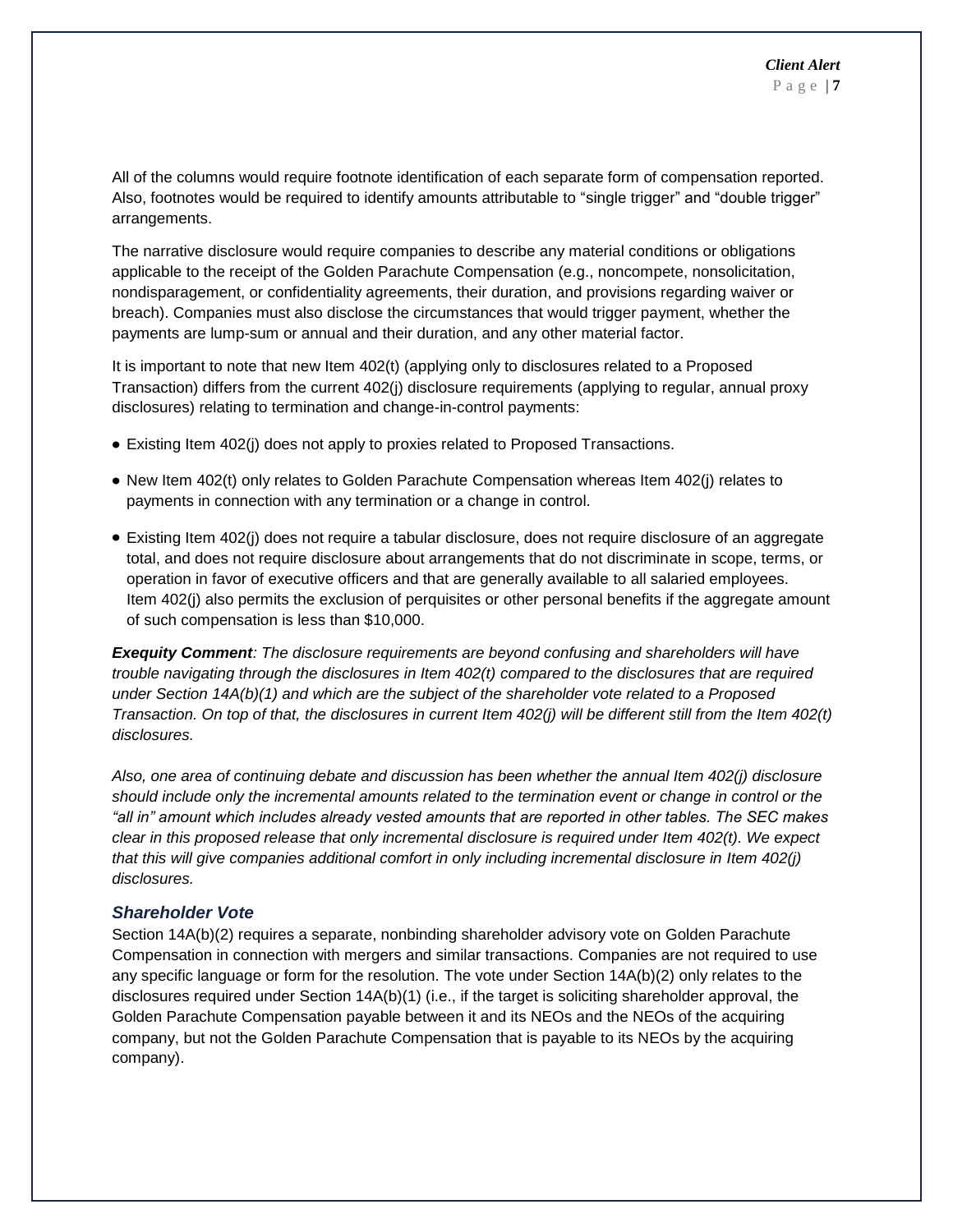An exception from the separate shareholder vote requirement is provided if disclosure of the Golden Parachute Compensation had been included in the executive compensation disclosure that was subject to a prior Say on Pay vote. For the exception to be applicable, however, the executive compensation disclosure subject to the Say on Pay vote would need to have included the new Item 402(t) disclosure the existing Item 402(j) disclosure would not be sufficient. The exception is also only applicable to the extent that the same Golden Parachute Compensation previously subject to a Say on Pay vote remains in effect and the terms have not been modified subsequent to the Say on Pay vote. If the Golden Parachute Compensation has been modified or new arrangements are entered into, only the new or modified arrangements would be subject to the Say on Golden Parachute vote. In this instance, two tables would be provided, the first table would disclose **all** Golden Parachute Compensation (i.e., the table previously disclosed and subject to the Say on Pay vote modified to include the new or revised arrangements) and a second table would only disclose the new or revised arrangements.

*Exequity Comment: Although the new Item 402(t) disclosure is broader than what is required under existing Item 402(j), most companies already include a tabular disclosure and provide an aggregate total in their Item 402(j) disclosure (even though it is not required). To include de minimis perquisites or benefits or nondiscriminatory benefits will likely not be viewed as onerous. Accordingly, we expect some companies to opt to include the new Item 402(t) disclosure in their proxies that are subject to the Say on Pay vote, simply because it is not that difficult to do so and they might be able to avoid separate disclosure if there is a Proposed Transaction. However, how often companies will be able to utilize the exception when it comes time to vote on a Proposed Transaction remains to be seen (since many companies will have either modified or introduced new compensation arrangements since the most recent Say on Pay vote).* 

#### **Transition Matters**

As discussed, the SEC's rules are proposed and unlikely to be finalized by the time some companies are required to issue their proxies. The SEC stated, however, that if the annual meeting takes place on or after January 21, 2011, any proxy statement relating to the annual meeting must include the Say on Pay and Say When on Pay separate resolutions regardless of whether rules are finalized.

To facilitate compliance with the new statute, the SEC is addressing the following first-year transition issues:

- A preliminary proxy statement will not be required.
- The form of proxy for a Say When on Pay vote may provide the choice between 1, 2, 3 years, or abstain by boxes using a single proxy ballot. If proxy service providers cannot reprogram their systems to allow for a vote among four choices, the proxy may offer a choice between 1, 2, or 3 years and proxies are not voted on the frequency if one of those choices is not selected.
- TARP participants do not need to include a Say When on Pay vote.